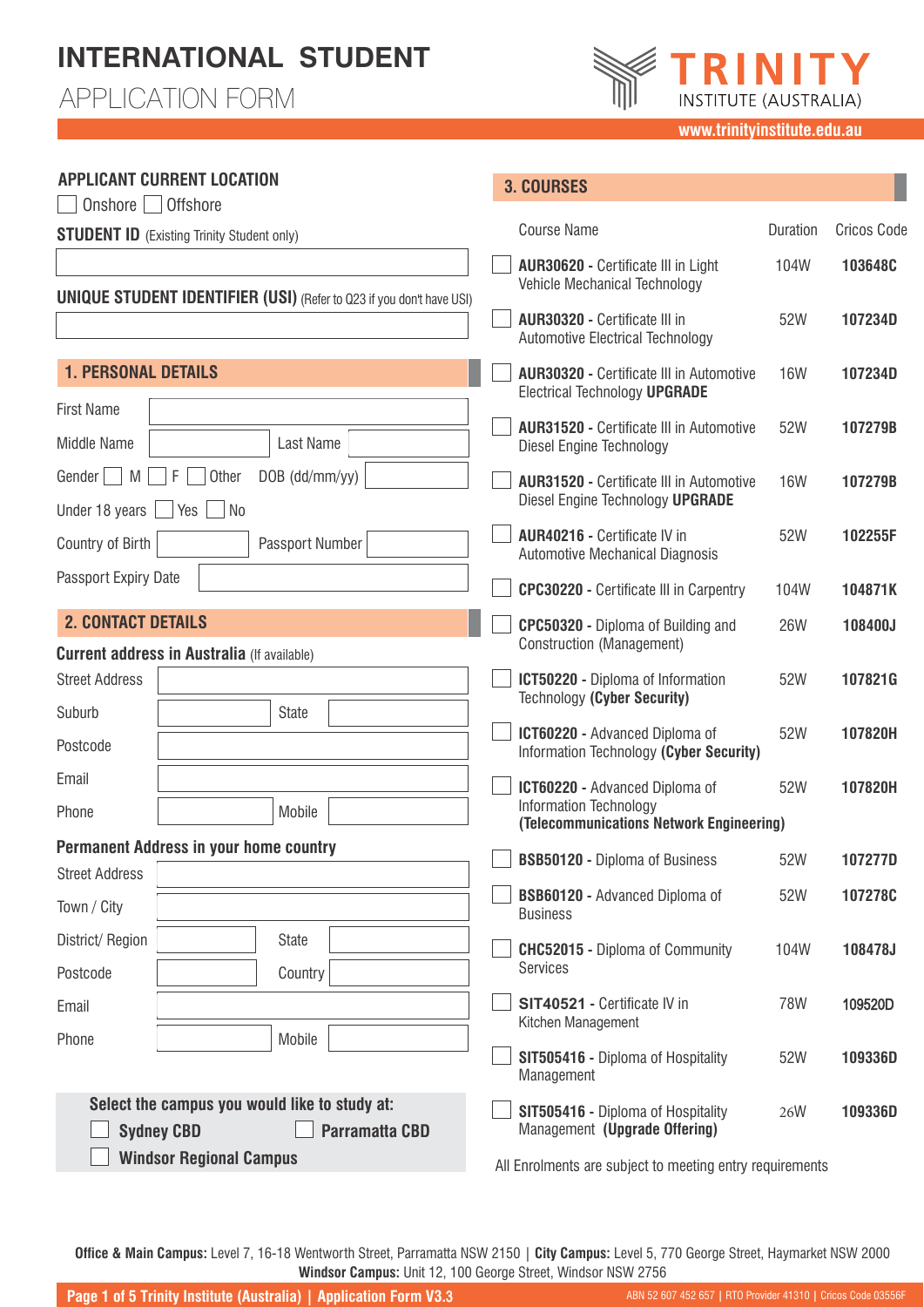# **INTERNATIONAL STUDENT**

# APPLICATION FORM



#### **www.trinityinstitute.edu.au**

| <b>INTAKE - CIRCLE PREFERENCE</b> |  |  |  |
|-----------------------------------|--|--|--|
|-----------------------------------|--|--|--|

| 2025       |  |
|------------|--|
|            |  |
| 21/07/2025 |  |
| 18/08/2025 |  |
|            |  |
| 29/09/2025 |  |
| 10/11/2025 |  |
|            |  |
| 08/12/2025 |  |
|            |  |

| <b>4. EMERGENCY CONTACT DETAILS</b>                                                                                                                                                                                                                                                                 | 10. What is your highest COMPLETED school level?                                                                                                                                                                                                       |  |
|-----------------------------------------------------------------------------------------------------------------------------------------------------------------------------------------------------------------------------------------------------------------------------------------------------|--------------------------------------------------------------------------------------------------------------------------------------------------------------------------------------------------------------------------------------------------------|--|
| <b>Full Name</b>                                                                                                                                                                                                                                                                                    | (Tick ONE box only)                                                                                                                                                                                                                                    |  |
| Relationship<br>Email<br>Mobile<br>Phone                                                                                                                                                                                                                                                            | If you are currently enrolled in secondary education, the Highest<br>school level completed refers to the highest school level you have<br>actually completed and not the level you are currently undertaking.                                         |  |
| <b>5. ENGLISH LANGUAGE ABILITY</b>                                                                                                                                                                                                                                                                  | For example, if you are currently in Year 10 the Highest school level                                                                                                                                                                                  |  |
| Which English test have you completed in the last 2 years?<br>TOEFL<br>PTE<br>CAE<br><b>IELTS</b><br><b>NONE</b><br>Other<br>Result of the Test<br>Have you completed any English Course in Australia?<br>No (If yes, please attach relevant evidence)<br>Yes<br>6. In which country were you born? | completed is Year 9.<br>Year 12 or equivalent<br>Year 9 or equivalent<br>Year 11 or equivalent<br>Year 8 or below<br>Year 10 or equivalent<br>Never attended school<br>Never completed any primary or<br>secondary level education - go to Question 11 |  |
| Other $ $<br>Australia<br>please specify                                                                                                                                                                                                                                                            | 11. Are you still enrolled in secondary or senior                                                                                                                                                                                                      |  |
| Are you an Aboriginal and/or Torres Strait Islander?                                                                                                                                                                                                                                                | secondary education?                                                                                                                                                                                                                                   |  |
| No please specify<br>Yes                                                                                                                                                                                                                                                                            | Yes<br>No                                                                                                                                                                                                                                              |  |
| 7. Do you speak a language other than English at home?                                                                                                                                                                                                                                              | 12. Have you SUCCESSFULLY completed any of the                                                                                                                                                                                                         |  |
| (If more than one language, indicate the one that is spoken most often)                                                                                                                                                                                                                             | qualifications listed in question 13?                                                                                                                                                                                                                  |  |
| No English only<br>Yes other - please specify                                                                                                                                                                                                                                                       | Yes<br>No - go to Question 14<br>No                                                                                                                                                                                                                    |  |
| <b>8. DISABILITY</b>                                                                                                                                                                                                                                                                                | 13. If YES, tick ANY applicable boxes.                                                                                                                                                                                                                 |  |
| Do you consider yourself to have a disability, impairment or long-term<br>condition?                                                                                                                                                                                                                |                                                                                                                                                                                                                                                        |  |
| No - go to Question 10<br>Yes<br>No                                                                                                                                                                                                                                                                 | Bachelor degree or higher degree<br>310                                                                                                                                                                                                                |  |
| 9. If you indicated the presence of a disability, impairment                                                                                                                                                                                                                                        | 410<br>Advanced diploma or associate degree                                                                                                                                                                                                            |  |
| or long-term condition, select the area(s) in the list:                                                                                                                                                                                                                                             | 421<br>Diploma (or associate diploma)                                                                                                                                                                                                                  |  |
| (You may indicate more than one area) Please refer to the Disability                                                                                                                                                                                                                                | Certificate IV (or advanced certificate/technician)<br>511                                                                                                                                                                                             |  |
| supplement for an explanation of the following disabilities.<br>Acquired brain impairment<br>Hearing/deaf<br>11<br>16                                                                                                                                                                               | 514<br>Certificate III (or trade certificate)                                                                                                                                                                                                          |  |
| 12<br>Physical<br>Vision<br>17                                                                                                                                                                                                                                                                      | Certificate II<br>521                                                                                                                                                                                                                                  |  |
| 13<br>18<br><b>Medical condition</b><br>Intellectual                                                                                                                                                                                                                                                | 524<br>Certificate I                                                                                                                                                                                                                                   |  |
| 19<br>14<br>Other<br>Learning<br>15<br><b>Mental illness</b>                                                                                                                                                                                                                                        | 990<br>Other education (including certificates or overseas<br>qualifications not listed above)                                                                                                                                                         |  |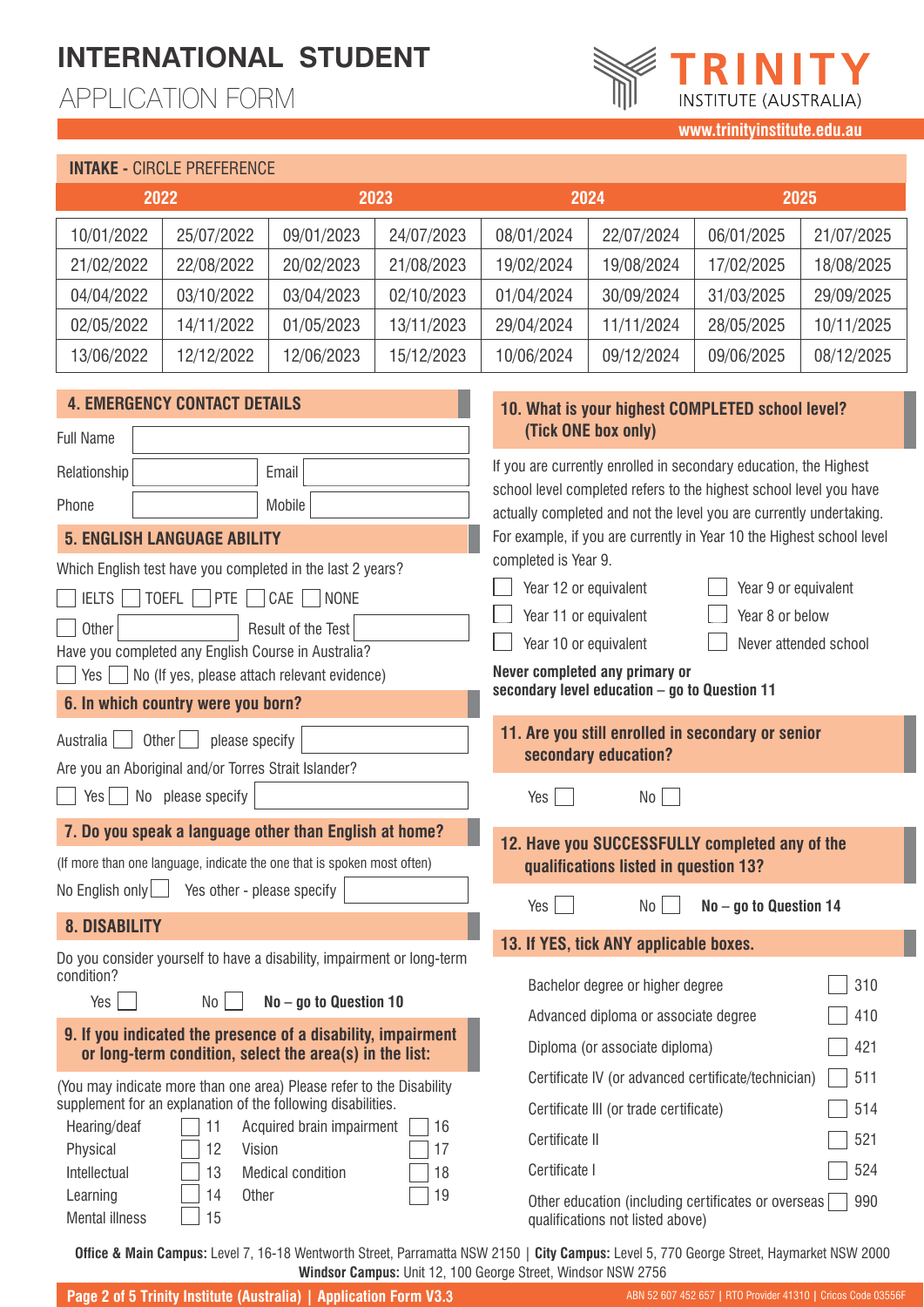# **INTERNATIONAL STUDENT** APPLICATION FORM



#### **www.trinityinstitute.edu.au**

## 14. Of the following categories, which BEST describes **your current employment status? (Tick ONE box only)**

For casual, seasonal, contract and shift work, use the current number of hours worked per week to determine whether full time (35 hours or more per week) or part-time employed (less than 35 hours per week).

| Full-time employee                            |                  |
|-----------------------------------------------|------------------|
| Part-time employee                            | 02               |
| Self employed – not employing others          | 0.3 <sup>2</sup> |
| Self employed – employing others              | 04               |
| Employed - unpaid worker in a family business | 0 <sub>5</sub>   |
| Unemployed - seeking full-time work           | 06               |
| Unemployed - seeking part-time work           | 07               |
| Not employed – not seeking employment         | በጸ               |

## **15. Of the following categories, select the one which BEST describes the main reason you are undertaking this course/traineeship/apprenticeship (Tick ONE box only)**

| To get a job                               | 01 |
|--------------------------------------------|----|
| To develop my existing business            | 02 |
| To start my own business                   | 03 |
| To try for a different career              | 04 |
| To get a better job or promotion           | 05 |
| It was a requirement of my job             | 06 |
| I wanted extra skills for my job           | 07 |
| To get into another course of study        | 08 |
| For personal interest or self-development  | 12 |
| To get skills for community/voluntary work | 13 |
| Other reasons                              | 11 |

## **16. VISA STATUS**

Current Visa Expiry Date

| Working Holiday |  $\vert$  Other

| If Yes, please provide the following details  |  |  |
|-----------------------------------------------|--|--|
| Name of Institution                           |  |  |
| <b>Course Enrolled</b>                        |  |  |
| Date of Commencement                          |  |  |
| <b>18. CREDIT TRANSFER</b>                    |  |  |
| De stellt stelle begin den Die die Tuese beso |  |  |

**17. CURRENT STUDIES IN AUSTRALIA**

Are you currently studying in Australia?  $\Box$  Yes  $\Box$  No

Do you wish to apply for **Credit Transfer?** If YES, certified copies of transcripts from previous qualifications must be provided with this form, Along with a credit transfer application form.  $\Box$  Yes  $\Box$  No  $\Box$  I'd like more information

#### **19. RECOGNITION OF PRIOR LEARNING**

Do you wish to apply for **Recognition of Prior Learning?** If you indicate YES, you will be contacted to discuss this further.

 $\Box$  No  $\Box$  I'd like more information

## **20. OVERSEAS STUDENT HEALTH COVER** (INSURANCE)

Do you have an Overseas Student Health Cover (OSHC) currently? Yes No

If yes, please mention the following details:

Name of the Provider

Membership No  $\parallel$  Date of Expiry

Note: All international students must have health insurance through the Overseas Student Health Cover (OSHC) scheme. It is the responsibility of the student to ensure that their OSHC is up to date.

|  | <b>21. CHECKLIST</b>                                                                                                              |
|--|-----------------------------------------------------------------------------------------------------------------------------------|
|  | Copy of your passport page                                                                                                        |
|  | Copy of your official final high school certificate and transcript                                                                |
|  | Copy of your offcial college or university certificate and<br>transcript (If entry Requirements Apply)                            |
|  | Copies of your IELTS or a relevant English certificate or English<br>assessment test (including explanations of level and grades) |
|  | Copy of your current visa (if applicable)                                                                                         |
|  | Copy of Overseas Student Health Cover                                                                                             |
|  | Translations of any documents that are not in English                                                                             |
|  |                                                                                                                                   |
|  |                                                                                                                                   |

**Office & Main Campus:** Level 7, 16-18 Wentworth Street, Parramatta NSW 2150 | **City Campus:** Level 5, 770 George Street, Haymarket NSW 2000 **Windsor Campus:** Unit 12, 100 George Street, Windsor NSW 2756

If you hold a current Australian Visa, provide the following

information Type of Visa:  $\Box$  Student  $\Box$  Visitor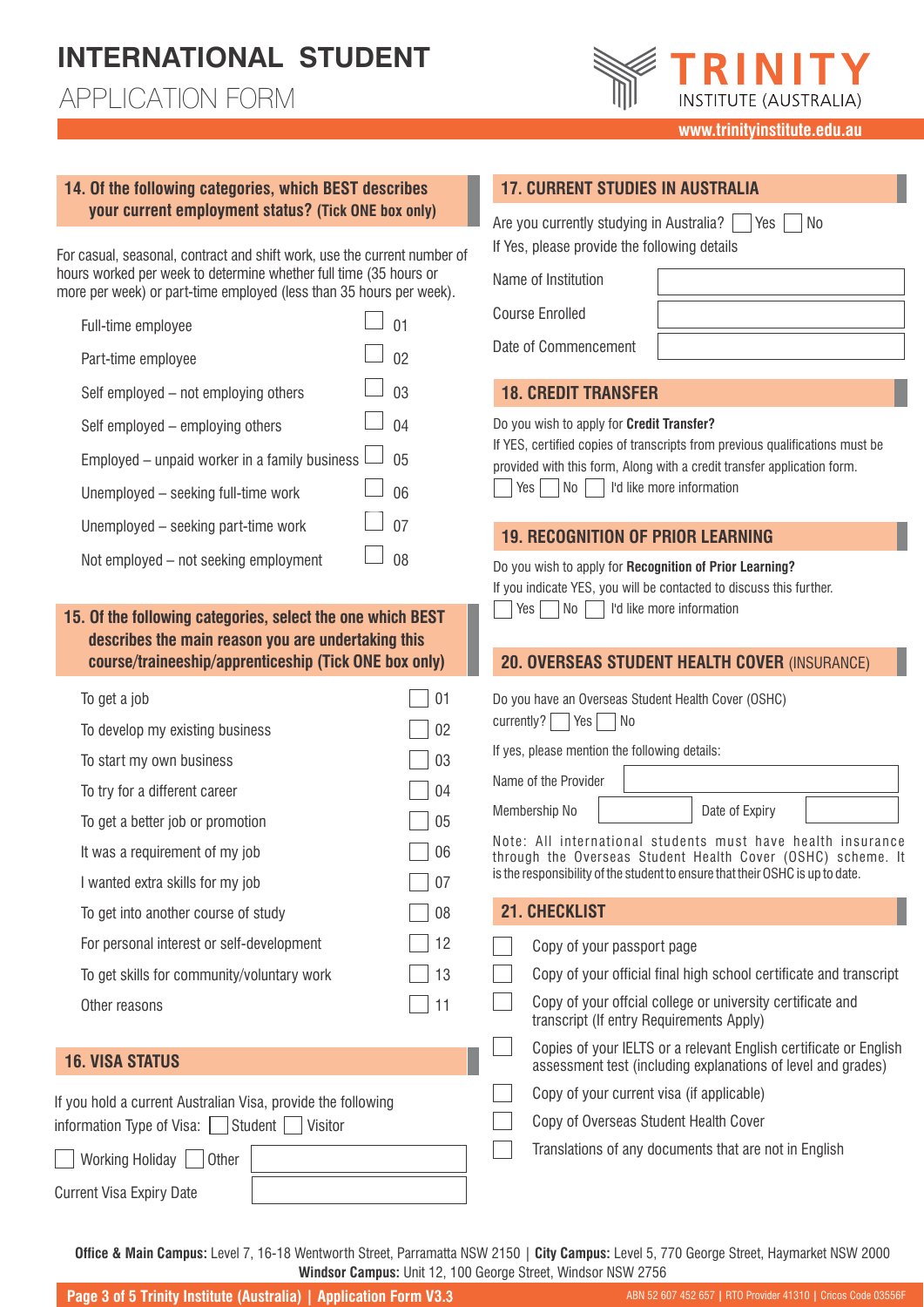

#### **22. PRIVACY NOTICE & STUDENT DECLARATION**

Under the *Data Provision Requirements 2012,* Trinity Institute (Australia) is required to collect personal information about you and to disclose that personal information to the National Centre for Vocational Education Research Ltd (NCVER).

Your personal information (including the personal information contained on this Application form), may be used or disclosed by Trinity Institute (Australia) for statistical, administrative, regulatory and research purposes including debt recovery. Trinity Institute (Australia) may disclose your personal information for these purposes to:

l Commonwealth and State or Territory government departments and authorised agencies; and

 $\bullet$  NCVER.

Personal information that has been disclosed to NCVER may be used or disclosed by NCVER for the following purposes:

- $\bullet$  debt recovery agencies
- populating authenticated VET transcripts;
- $\bullet$  facilitating statistics and research relating to education, including surveys and data linkage;
- pre-populating RTO student enrolment forms;
- $\bullet$  understanding how the VET market operates, for policy, workforce planning and consumer information; and
- administering VET, including program administration, regulation, monitoring and evaluation.

You may receive a student survey which may be administered by a government department or NCVER employee, agent or third party contractor or other authorised agencies. Please note you may opt out of the survey at the time of being contacted.

NCVER will collect, hold, use and disclose your personal information in accordance with the *Privacy Act 1988* (Cth), the National VET Data Policy and all NCVER policies and protocols (including those published on NCVER's website at www.ncver.edu.au).

For more information about NCVER's Privacy Policy go to https://www.ncver.edu.au/privacy.

#### **USI application through your RTO (if you do not already have one)**

#### **Application for Unique Student Identifier (USI)**

If you would like us to apply for a USI on your behalf you must authorise us to do so and declare that you have read the privacy information at https://www.usi.gov.au/documents/privacy-notice-when-rto-applies-their-behalf.

You must also provide some additional information as noted at the end of this form so that we can apply for a USI on your behalf.

I, authorise Trinity Institute (Australia) to apply pursuant to sub-section 9(2) of

the Student Identifiers Act 2014, for a USI on my behalf.

I have read and I consent to the collection, use and disclosure of my personal information (which may include sensitive information) pursuant to the information detailed at https://www.usi.gov.au/documents/privacy-notice-when-rto-applies-their-behalf.

Town/City of Birth (please write the name of the Australian or overseas town or city where you were born)

We will also need to verify your identity to create your USI.

confirm that the details given in this application form and other

secondary documents are accurate and true. I affirm that I have read and consent to be bound by the Enrolment conditions. rules and processes of the Trinity Institute (Australia). I accept that the Trinity Institute (Australia) has the right to change or reverse any resolution about an admission accepted on the basis of incorrect, partial or false information.

This Application Form contains Enquiries to allow the Trinity Institute (Australia) to assemble and deliver AVETMISS compliant records to fulfil the National VET Provider Collection Data Requirements. Any other information about AVETMISS Records and the Trinity Institute (Australia)'s Privacy Policy is available at the Reception, and through the Trinity Institute (Australia) website www.trinityinstitute.edu.au.

I allow the Trinity Institute (Australia) to use photographs, testimonials and videos taken of me for advertising or marketing purposes.

Applicant's Signature | New York 1999 | Date (dd/mm/yyyy)

#### **Please return completed International Student Application Form to**

**Trinity Institute (Australia) Phone:** 02 8897 4212 • **Emails:** marketing@trinityinstitute.edu.au or i nfo@trinityinstitute.edu.au • **Website:** www.trinityinstitute.edu.au **Address:** Level-7, 16-18 Wentworth Street, Parramatta NSW 2150